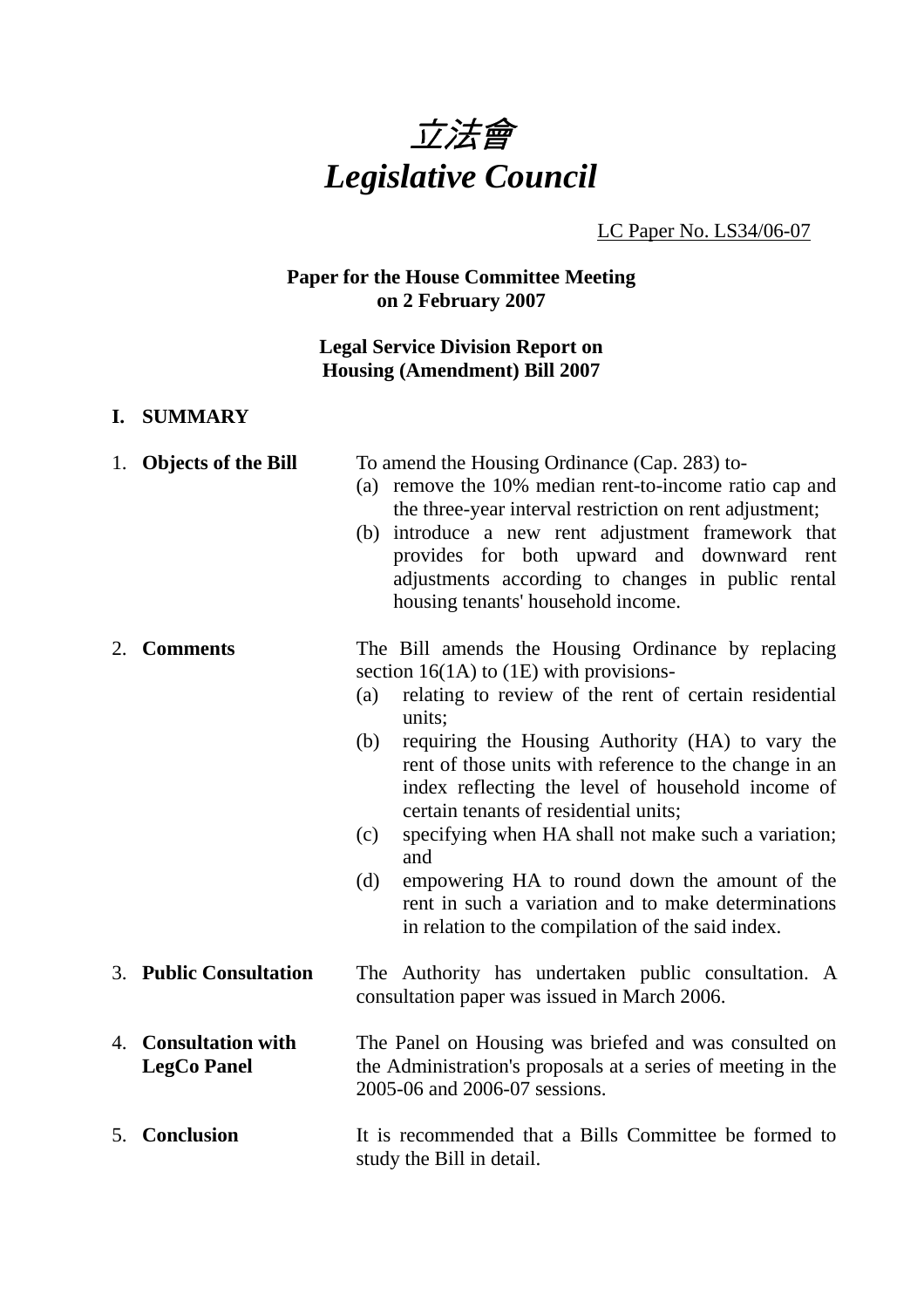## **II. REPORT**

#### **Objects of the Bill**

 The objects of the Bill are to amend the Housing Ordinance (Cap. 283) (the Ordinance) so as to-

- (a) remove the cap of 10% of the median rent-to-income ratio (MRIR) and the three-year interval restriction on rent adjustment imposed by section 16(1A) of the Ordinance;
- (b) introduce a rent adjustment framework that provides for both upward and downward rent adjustments according to changes in public rental housing tenants' household income.

### **LegCo Brief Reference**

2. HD (CR) 20/231 issued by the Housing, Planning and Lands Bureau on 17 January 2007.

### **Date of First Reading**

3. 31 January 2007.

### **Comments**

### *Background*

4. Prior to 1997, the Housing Authority (HA) used to review and adjust public rental housing (PRH) rent at two-year interval taking into account factors including tenants' affordability to ensure that the rent was affordable to PRH tenants while adequate to cover the recurrent expenditure for managing and maintaining its estates. The affordability was measured by MRIR.

5. Section 16(1A) of the Ordinance (enacted on 27 June 1997 by a Private Member's Bill) provides that any determination of variation of rent shall only take effect at least three years after the preceding determination and that the overall MRIR of all public housing estates shall not exceed 10% after any rent variation. In a judicial review of HA's refusal to reduce rent when MRIR has exceeded 10% owing to a general reduction of income during an economic downturn*<sup>1</sup>* , the Court of Final Appeal (by majority) held, *inter alia*, that HA is not under a statutory duty to review rents and

<sup>&</sup>lt;sup>1</sup> HO Choi-wan v Hong Kong Housing Authority (2005) 8 HKCFAR 628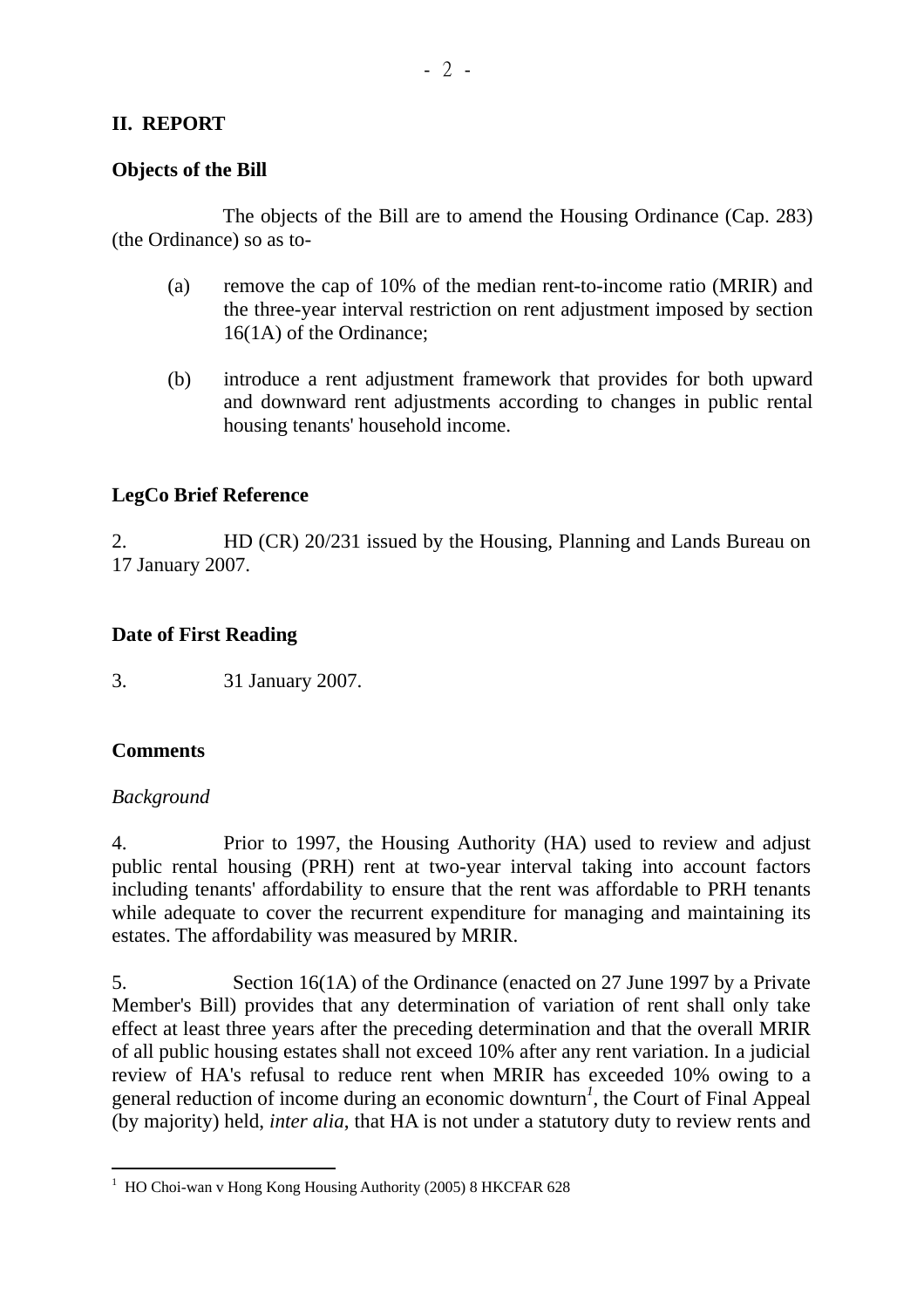revise them so as to ensure that the 10% MRIR cap is not exceeded. Further, the 10% MRIR cap would only apply to a decision to increase rent and would not extend to a decision to reduce rent.

6. In January 2001, HA appointed an ad hoc Committee on Review of Domestic Rent Policy (CDRP) to review the domestic rental policy (the Review). Its work was suspended during the said judicial review. A consultation paper was published in March 2006 (File Ref.: CB(1)1045/05-06). A recommendation of the Review is to develop an income-based rent adjustment mechanism to determine the extent of rent adjustments according to changes in PRH tenants' household income. To provide a starting point for the proposed income-based adjustment mechanism, HA has proposed to adjust the existing PRH rent by an across-the-board rent reduction of 11.6%. It would be implemented once the Bill is passed.

7. Members may refer to the Background Brief on Review of Rent Policy of Public Rental Housing prepared by LegCo Secretariat (LC Paper No.  $CB(1)2241/05-06(02))$  for more background information.

### *The Bill*

8. Clause 3 of the Bill repeals section 16(1A) to (1E) of the Ordinance, which provides for the 10% MRIR cap and the three-year interval restriction on rent adjustment and related provisions.

- 9. Clause 4 of the Bill introduces a new section 16A, which
	- (a) relates to review of the rent of certain residential units;
	- (b) requires HA to vary the rent of those units with reference to the change in an index reflecting the level of household income of certain tenants of residential units;
	- (c) specifies when HA shall not, or is not required to, make such a variation;
	- (d) empowers HA to round down the amount of the rent in such a variation and to make determination in relation to the compilation of such an index.

### *Rent Review Mechanism*

10. Section 16A(1) requires HA to review the PRH rent after the second anniversary of the commencement date of the Bill and the second anniversary of the last review. Section 16A(8) provides that HA may determine that an index is to be compiled to reflect the level of the mean monthly household income of any class of residential tenant over the "first period" and an index is to be compiled to reflect the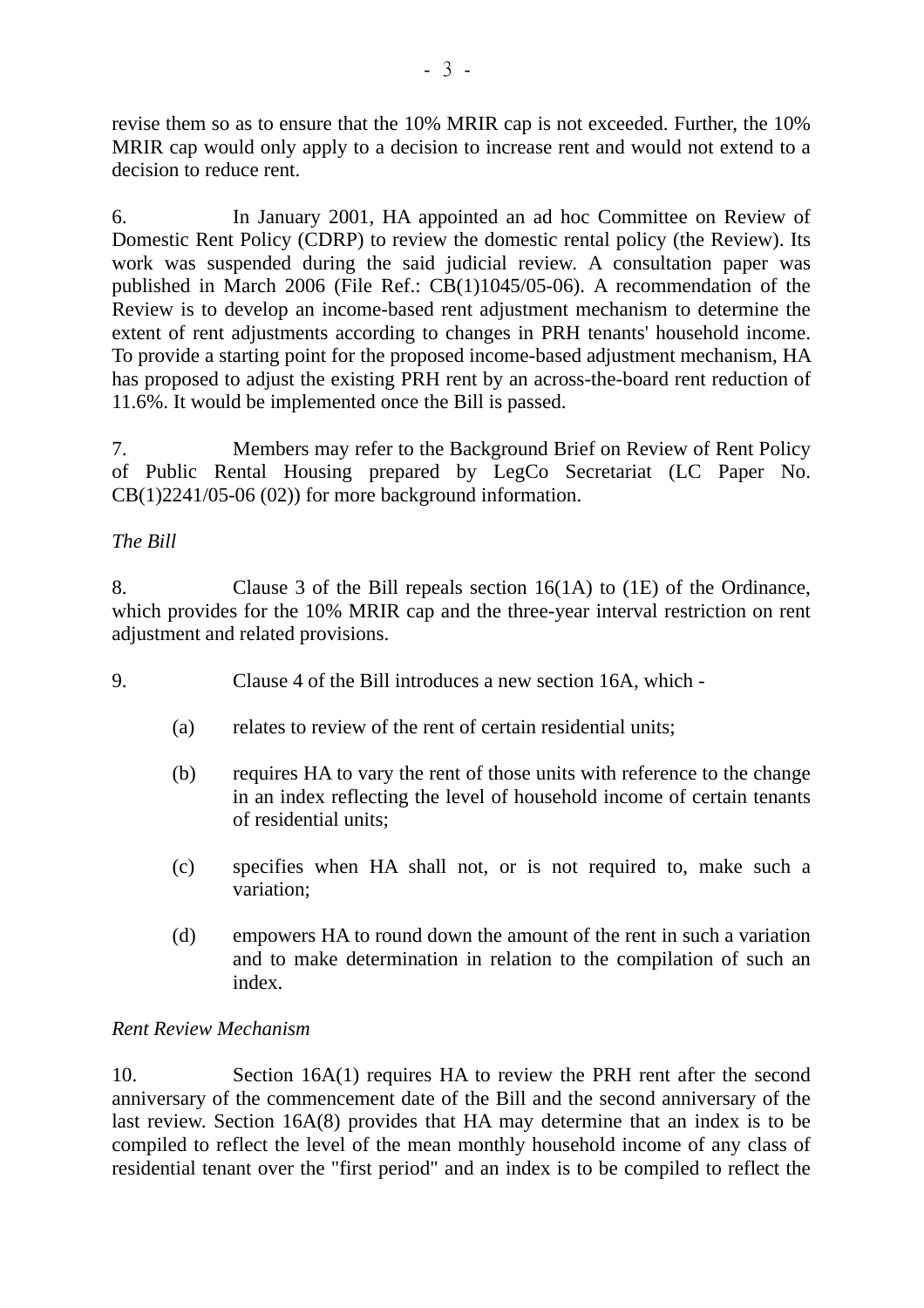level of the "adjusted mean monthly household income" of that class of residential tenant over the "second period". HA may also determine whether such an index is to be compiled by HA itself, or a tertiary institution in Hong Kong, or a public body appointed by the Authority in such manners to be determined by HA.

11. "First period" and "second period" are defined in section 16A(9). For the first review after the commencement date of the Bill, the "first period" is a period of 12 months expiring on the day immediately before the commencement date. The "second period" is a period of 12 months expiring on the second anniversary of the expiry date of the first period for the review.

12. For the "first period" in relation to a subsequent review of the rent, there are different computations depending on whether rent was varied in the last review. Regarding "second period" in relation to a subsequent review, it is a period of 12 months expiring on the second anniversary of the expiry date of the second period for the last review.

13. In calculating "adjusted mean monthly household income", any change of household size that may have taken place between the first and second period is excluded. The reason for the exclusion has been set out in a paper issued by the Housing, Planning and Lands Bureau attached to a letter dated 20 October 2006 to the Panel on Housing (File Ref. CB(1)144/06-07(01)).

# *Rent Variation Mechanism*

14. Section 16A(2) restricts HA's power to vary rent, unless the variation is carried out under section 16A(4). Section 16A(4) requires HA to increase (or reduce) the rent by the rate of increase (or reduction) of the income index if, after a rent review, the income index for the second period is higher (or lower) than that of the first period.

15. Section 16A(5) provides that HA shall not vary the rent within two years of the commencement date of the Bill or if rent is varied under section 16A(4), within two years of the last variation.

### *Exceptions to the Application of section 16A*

16. Section 16A(3) excludes certain rent adjustments from the application of section 16A. They are rent adjustments that require additional rent to be paid by "well-off tenants" whose total household income or total value of the household assets is greater than the threshold determined by HA and rent adjustments that permit reduced rent to be paid by low-income tenants who are eligible for HA's Rent Assistance Scheme. Section 16A(3) also excludes subsequent re-adjustments which reflect changes in the level of total household income or total value of assets of the "well-off tenants" and low-income tenants. Section 16A(3) is similar to the existing section 16(1C) but is more detailed and extensive.